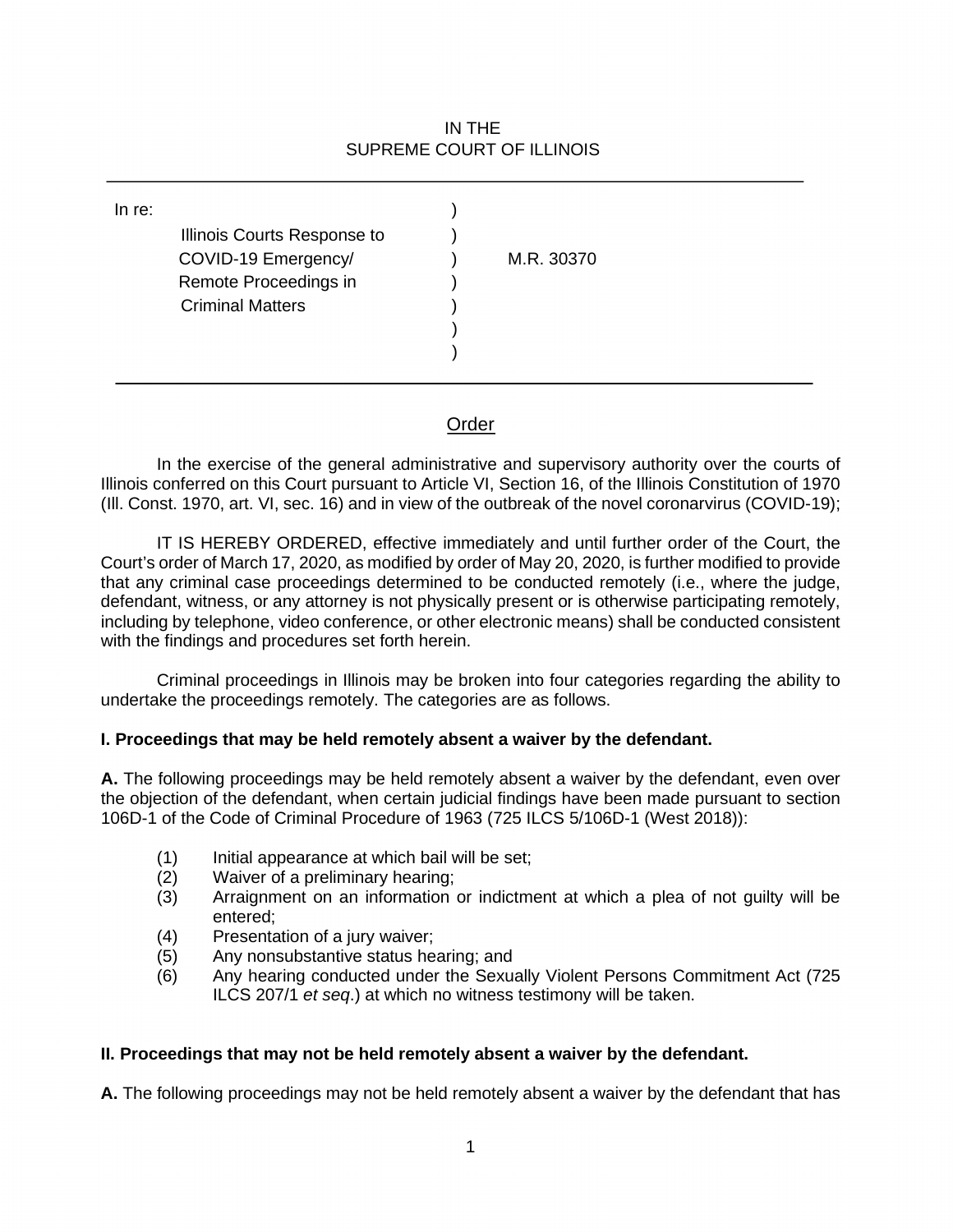been accepted by the trial court:

- (1) Legal hearings with counsel argument only;
- Negotiated pleas;
- (3) Evidentiary hearings where evidence in any form is presented to the court;
- (4) Sentencing hearings;
- Probation revocation hearings; and
- (5) Probation revocation hearings; and<br>(6) Arraignments or other proceedings at which a plea of guilty will be entered.

(7) Any hearing conducted under the Sexually Dangerous Persons Act (725 ILCS [205/0.01](https://205/0.01) *et seq*.).

 defendant and not to defense counsel. **B.** In proceedings where waiver is allowed, the decision whether to waive shall belong to the

**C.** Defendant's waiver shall be in writing and shall include the items listed below in paragraph D, subparagraphs 1 through 6. Defendant shall be provided with the written waiver prior to the hearing.

**D.** Before a waiver of in-person proceeding is accepted by the trial court, it shall be the trial court's responsibility to ensure that the defendant's waiver is knowing and voluntary and has been discussed with counsel prior to the hearing. The trial court shall ensure that the record is clear that the defendant understands:

 (1) That the defendant has a right to be physically present in the courtroom for every substantive proceeding;

(2) That remote appearance means the defendant, the court, and other participants will participate via video or telephonic conferencing platforms;

 (3) That any remote appearance may be viewable by the public over the Internet or other method of streaming or broadcasting (if applicable);

(4) That the defendant and defense counsel may not be physically present together during the proceeding;

 (5) That the legal effect of the remote appearance will be the same as an in-person appearance; and

(6) That the defendant has discussed the waiver with counsel.

 the signed waiver. **E.** Defendant's waiver shall be signed by the defendant. The defendant shall be provided a copy of

 **F.** After the trial court finds the defendant's waiver to be knowing and voluntary, the prosecution shall be given an opportunity to object and to state the grounds for that objection for the record. The prosecution's objection shall not be considered controlling. The decision to accept a defendant's waiver of in-person proceeding is exclusively within the discretion of the trial court, and the court shall put the reasons for its ruling on the record.

### **III. Proceedings that may be conducted remotely if the defendant consents in writing and the judge finds that doing so will not jeopardize the integrity of the trial process.**

 **A.** The following proceedings may be conducted remotely if the defendant consents in writing (as provided in paragraphs C through E of section II above) and the judge specifically finds that doing so will not jeopardize the integrity of the trial process:<br>(1) Bench Trial; or

- 
- (2) Stipulated Bench Trial. 2